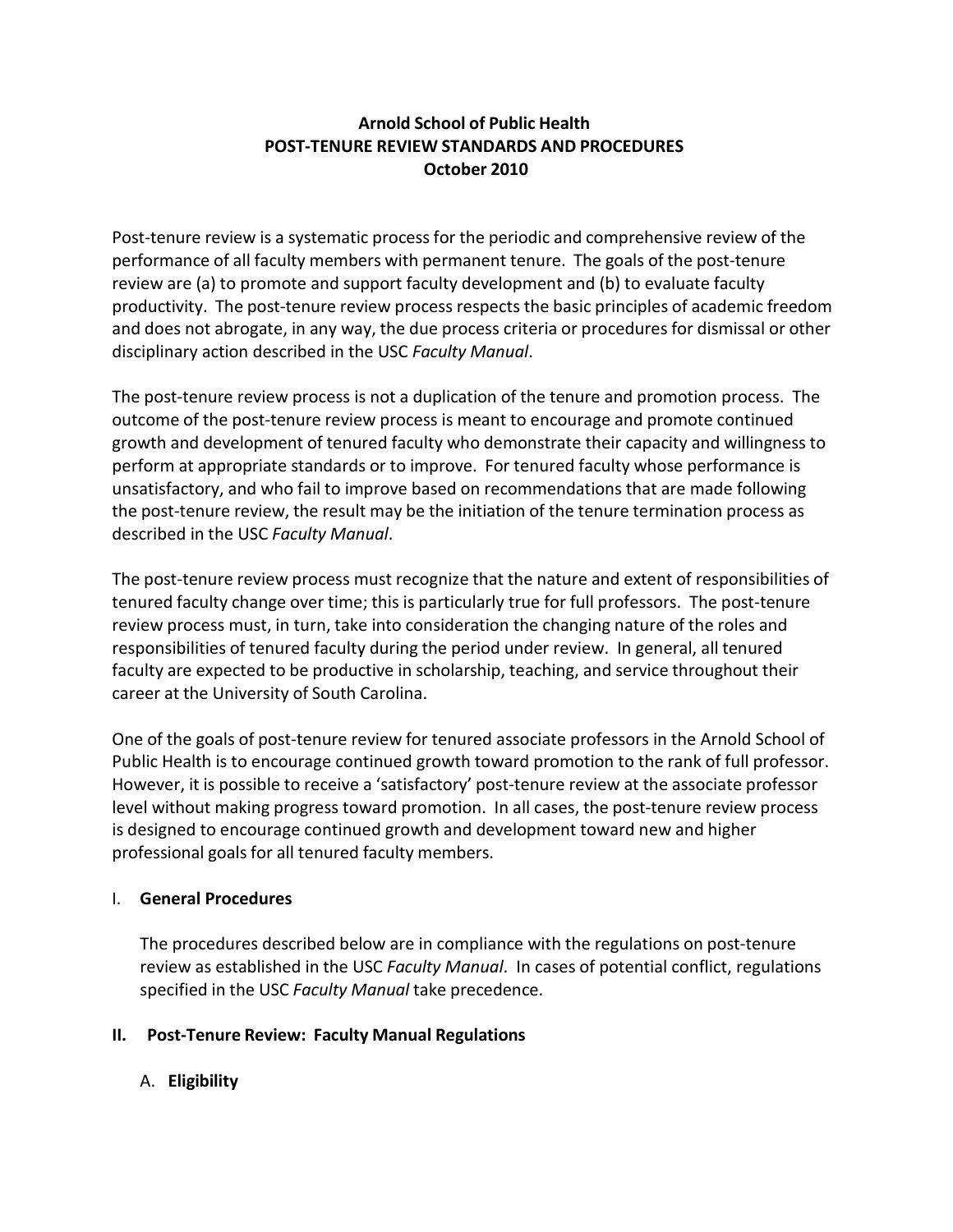- 1. Each tenured faculty member, regardless of rank and including those in administrative positions other than dean, will be reviewed every six years unless, during the previous six year period, the faculty member has been advanced to or retained in a higher position (e.g., dean, chaired professorship, promotion to full professor), in which case the post‐tenure review cycle restarts.
- 2. Post-tenure review will be waived for any faculty member who notifies the unit chair in writing of planned retirement within three years of the next scheduled review.
- 3. Tenured faculty members who hold joint appointments will undergo post‐tenure review according to the criteria and by the tenured faculty of equal or higher rank of the primary unit but including consultation with dean, department chair and faculty members of the secondary unit.

# B. **Organization of the Post‐Tenure Review File**

- 1. The post-tenure review file must include a current curriculum vitae with any accompanying materials deemed appropriate by the candidate. Supporting documentation (e.g., copies of grants and manuscripts) is not required.
- 2. The post‐tenure review file must include peer and student evaluations, research/scholarship activities, and service activities, as appropriate for the six years of review.
- 3. The post‐tenure review file must incorporate annual performance reviews accumulated since the initial tenure review or since the last post‐tenure review. At minimum, annual performance reviews from the most recent six years are to be included.
- 4. The post-tenure review file may include a personal statement providing a thoughtful overview of faculty member's activities in the previous six years in the areas of teaching, research/scholarship, and service and the faculty member's future goals as well as developmental needs.
- 5. The post-tenure review file must include detailed information about the outcomes of any sabbatical leave awarded during the six‐year period prior to the review.

# III. **The Post‐Tenure Review Committee**

Ad hoc committees representing the Arnold School of Public Health Tenure & Promotion Committee (SPH TPC) are jointly appointed by the chair of the TPC and the associate dean for faculty affairs and curriculum and are responsible for carrying out the post-tenure review for individual faculty under review. Ad hoc committees consist of three members; at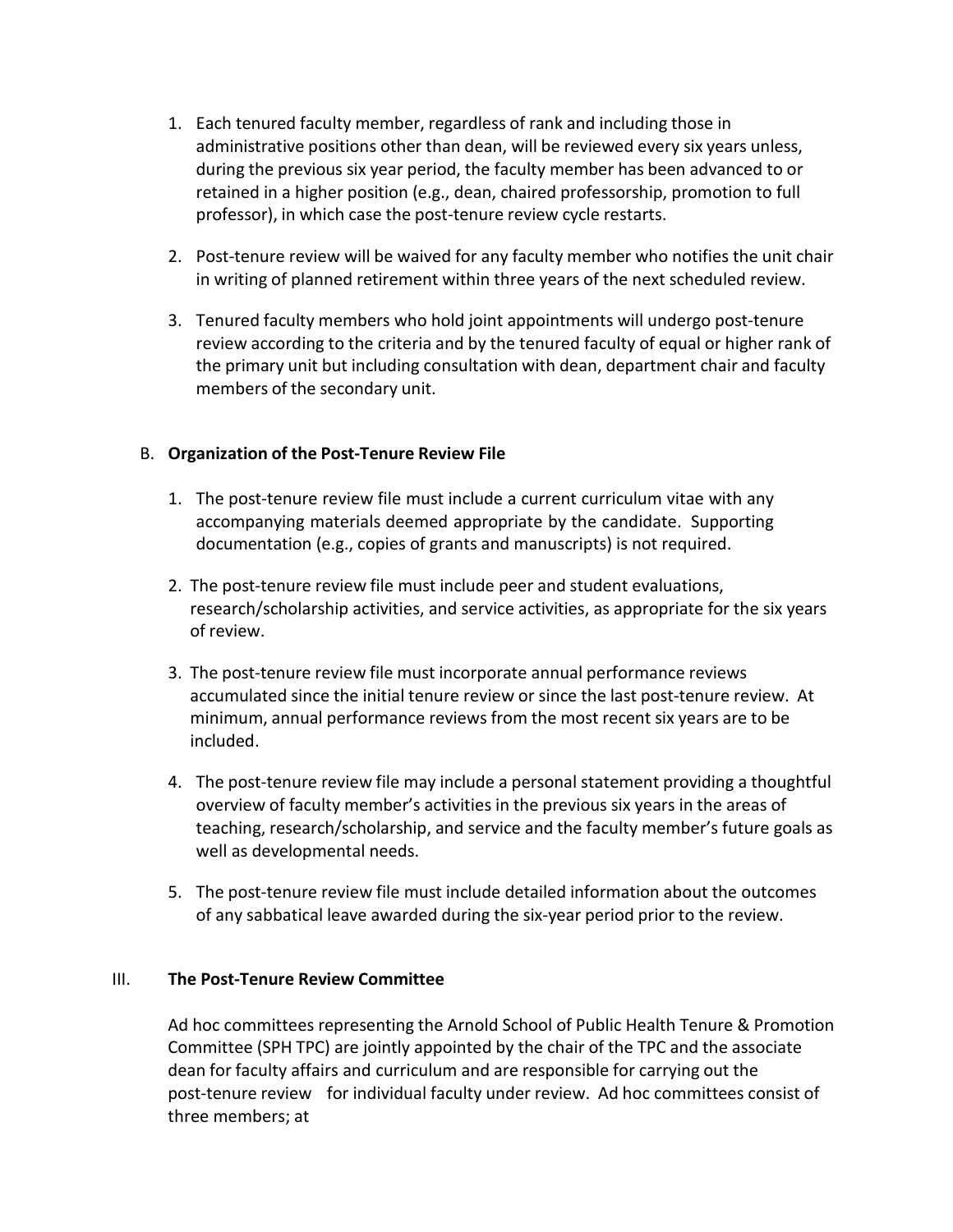least one member is from the department of the faculty member under review. The remaining members are normally from other departments within the SPH.

Chairs of the ad hoc committees for post-tenure review are selected jointly by the chair of the SPH TPC and the associate dean for faculty affairs and curriculum. The chair of the ad hoc committee must be a full professor. Ad hoc committees assigned to review full professors consist of full professors only; ad hoc committees reviewing associate professors must include at least one full professor.

#### IV. **Criteria for Evaluating Productivity**

Evidence for evaluating productivity is the same as that established for evaluation a candidate for tenure and promotion at the appropriate rank (full or associate professor). For each category, any applicable evidence should be presented, but most candidates will not have evidence of every activity listed. Evidence may be presented in the personal statement, the CV, or separate documentation; with the exception of teaching evaluations noted below, separate documentation is not required.

#### A. **Teaching Productivity**.

The following could be included in post-tenure review materials.

- 1. Student evaluations of the candidate's teaching performance in all classes taught during the period under review *(required)*.
- 2. Peer evaluations of a candidate's classroom teaching performance *(required)*.
- 3. Direction and completion of dissertations and theses.
- 4. Direction of students in practica/projects and independent studies.
- 5. Service on dissertation and thesis committees and service on examination committees.
- 6. Development and/or revision of new courses, curriculum, and instructional material and methods.
- 7. Demonstration of activities to improve teaching effectiveness.
- 8. Student advisement activities.
- 9. Any other documentation to support teaching effectiveness.
- 10. Nomination for and receipt of teaching awards.
- 11. A track record of accomplishments by former graduates, especially doctoral students.

# B. **Scholarship/ResearchProductivity**

The following evidence of scholarship/research productivity could be included in post‐ tenure review materials. Lists are sufficient; copies are not required.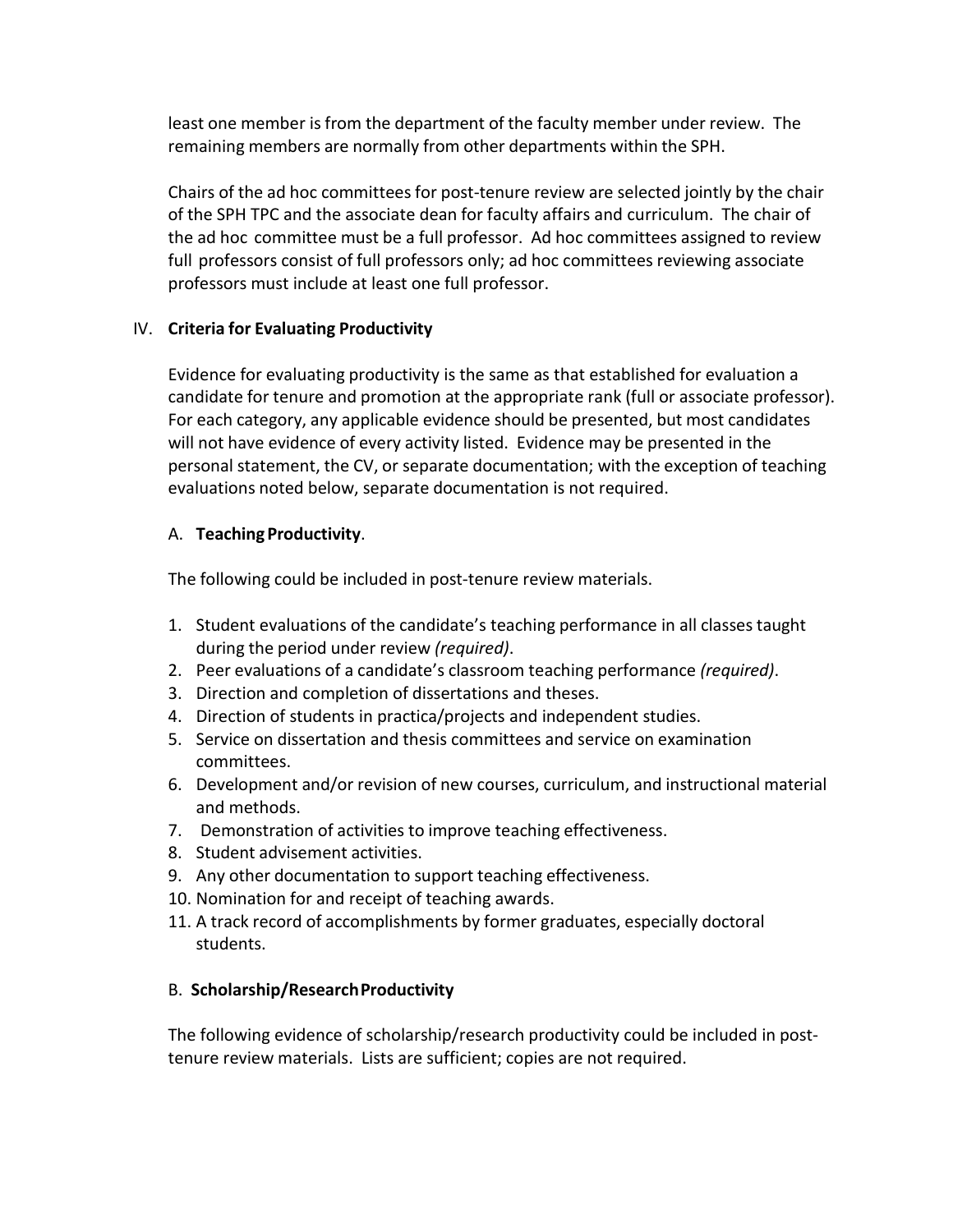- 1. Publication of original, data‐based and/or methodological research in peer‐reviewed research journals as lead author or senior author with student lead author.
- 2. Solicitation and receipt of competitive research grants or contracts as principal investigator, co‐principal investigator, or significant participant (with indication of contribution and time commitment).
- 3. Publication of data‐based and/or methodological research in peer reviewed research journals as support author (with an indication of contribution).
- 4. Citation of candidate's work by other scholars.
- 5. Publication of specialized reference books or publication of chapters in these books, or publication of textbooks that have passed editorial boards.
- 6. Publication of review articles in peer‐reviewed journals.
- 7. Publication of monographs.
- 8. Publication of papers in proceedings, or Invited Commentaries.
- 9. Publication of articles in non-refereed professional journals.
- 10. Publication of abstracts of scholarly presentation.
- 11. Presentation of research at professional meetings.
- 12. Participation in specialized workshops, lectures, or colloquia, especially at other institutions.
- 13. Editing of books.
- 14. Book reviews.
- 15. Receipt of non‐competitive research grants and contracts.
- 16. Receipt of honors and/or awards that recognize the quality of research.
- 17. Patents, patent disclosures, software or other intellectual property activities based on original research.

# C. **Service Productivity**

The following evidence of service productivity could be included in post-tenure review materials:

# *Service to the Profession*

- 1. Roles and active participation in professional organizations.
- 2. Submission and receipt of or participation in training grants/contracts (with an indication of contribution and time commitment)*.*
- 3. Editorial and review work for academic publications and research funding agencies.
- 4. Assisting students in job placement.
- 5. Service as session chair or discussant at professional meetings.
- 6. Consultation (e.g. panels with NIH, NSF, member of executive council, National Board Science Advisor)

# *Service to the Academic Community*

7. Service on committees at the University, School and/or department level with an indication of leadership contributions on those committees.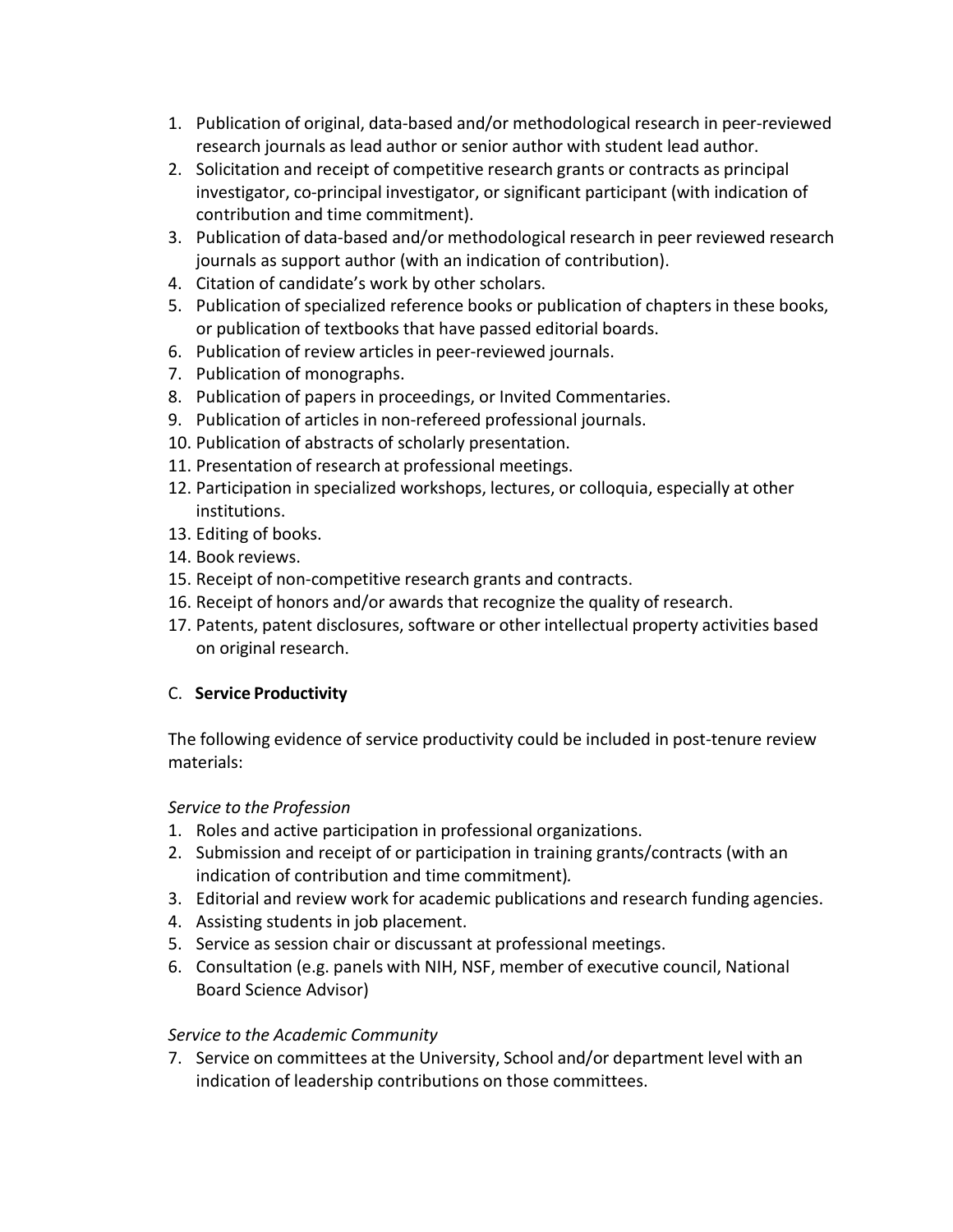- 8. Administrative responsibility and function which includes key University, School and/or department administrative positions.
- 9. Special projects for the University, School and/or the department.
- 10. Initiating efforts to improve academic or other programs at the University, School and/or department, level.
- 11. Continuing education programs.

#### *Service to the Local/State Community*

- 12. Service on government committees or task forces.
- 13. Consulting that is related to the candidate's professional activity.
- 14. Service to state or local agencies.
- 15. Leadership role in not‐for‐profit organizations.
- 16. Presentations to community groups.
- 17. Serving on advisory boards, societies or councils,

#### V. **Standardsfor Satisfactory or Unsatisfactory Reviews**

Within each area of teaching, research/scholarship, and service and overall, the candidate's performance will be evaluated as satisfactory or unsatisfactory. While there is not a numerical rating involved, the expected distribution of effort includes a majority of time on instructional and research activities with less time dedicated to service activities, including academic administration. However, any faculty member can present and justify an alternative distribution of effort that will guide the overall evaluation.

#### A. **Satisfactory Performance**

Satisfactory performance is performance that meets or exceedsthe expectations of the Arnold School of Public Health for the current rank of the individual under review.

#### B. **Unsatisfactory Performance**

Unsatisfactory performance is performance, taken as a whole, that fails to meet accepted standards of the Arnold School of Public Health for the current rank of the individual under review.

#### **VI. PROCEDURES FOR CONDUCTING THE POST‐TENURE REVIEW**

A. The procedures given below are in compliance with the regulations on post-tenure review established in the University *Faculty Manual*. If any question should arise between the procedures given in this document and the regulations in the *Faculty* Manual, the *Faculty Manual* will take precedence. The Arnold School post‐tenure review calendar will follow the calendar established for this purpose by the Office of the Provost.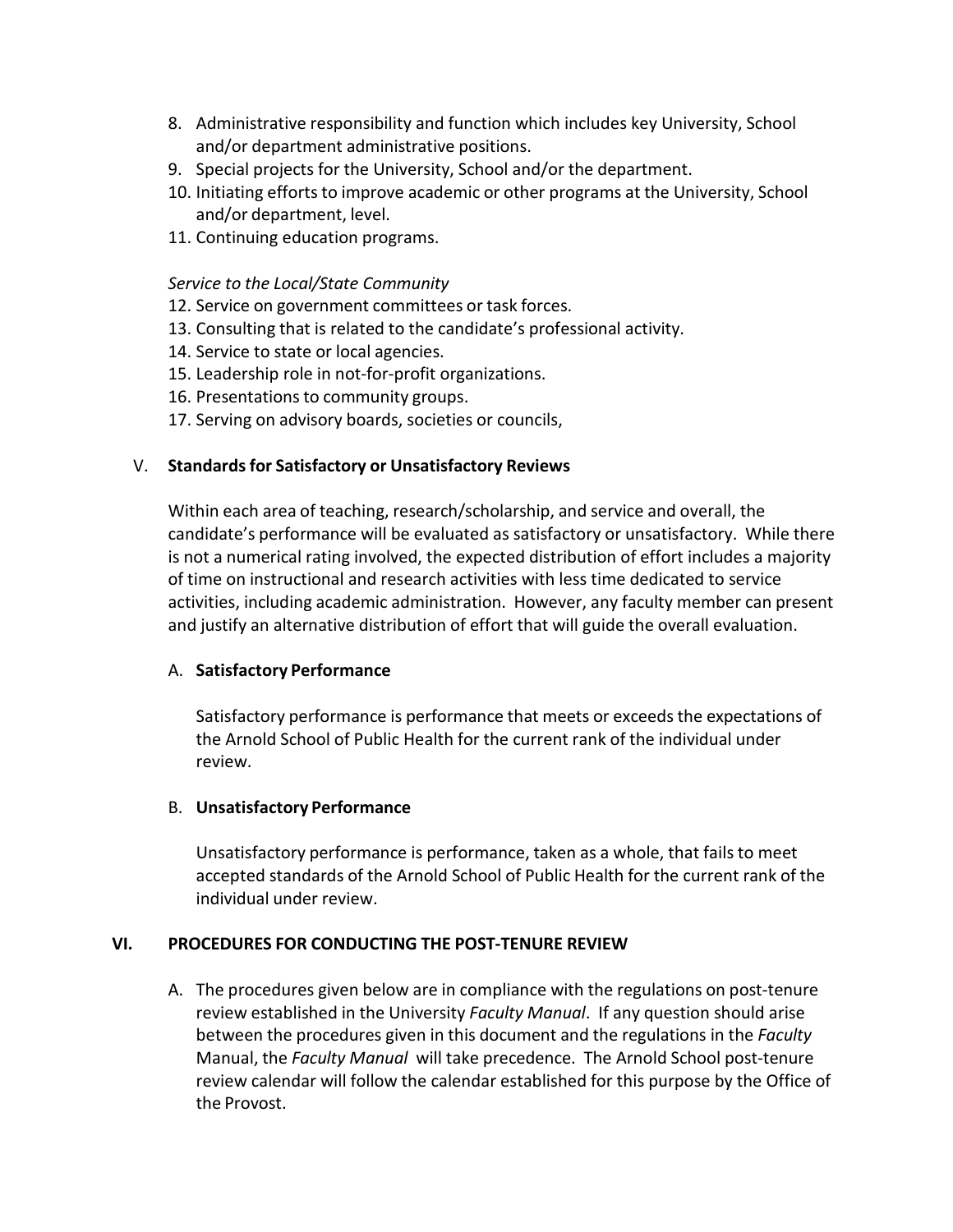- B. Faculty are notified by the Office of the Dean at least six months in advance that the post-tenure review file is due to the Office of Faculty Affairs and Curriculum on a specified date.
- C. Ad hoc committees for each faculty under review are jointly appointed by the chair of the SPH TPC and the associate dean for faculty affairs and curriculum . Ad hoc committees are responsible for carrying out the post-tenure review. Ad hoc committees consist of three members; at least one member is from the department of the candidate being reviewed. The remaining members are normally from other departments within the SPH.

Chairs of the ad hoc committees for post‐tenure review panels are selected jointly by the chair of the SPH TPC and the associate dean for academic affairs. The ad hoc committee chair must be a full professor.

Ad hoc committees assigned to review full professors consists of full professors only; ad hoc committees reviewing associate professors must include at least one full professor. *Note, in the case of a full professor under review with no full professor from the home department available to serve on the ad hoc committee, a tenured associate professor from the department of the individual under review shall be appointed to serve on the committee.*

The ad hoc committees have a minimum of two weeks to review assigned files; it is the responsibility of the ad hoc committee to report the outcomes of their reviews to the SPH TPC.

D. The ad hoc committee reviews the file of assigned faculty and by a two‐thirds vote recommends an evaluation of satisfactory or unsatisfactory for each of the areas of research, teaching and service and for overall performance based on the documented distribution of effort. The ad hoc committee formulates a draft document (prepared in writing by the ad hoc committee chair) which describes the performance of the faculty member in each area under review. For any area rated unsatisfactory, the committee must include sufficient comments to aid the faculty member in his/her professional growth and development.

Regardless of distribution of effort, if two or more of the three areas under review are unsatisfactory, the overall review is considered unsatisfactory. If one area with substantial level of effort is viewed as unsatisfactory and the other areas are satisfactory, the overall review may be deemed unsatisfactory.

For all other scenarios the overall rating should be satisfactory.

E. A post-tenure review meeting for the SPH TPC is set by the chair of the TPC and the associate dean for faculty affairs and curriculum. The chair of the ad hoc committee presents the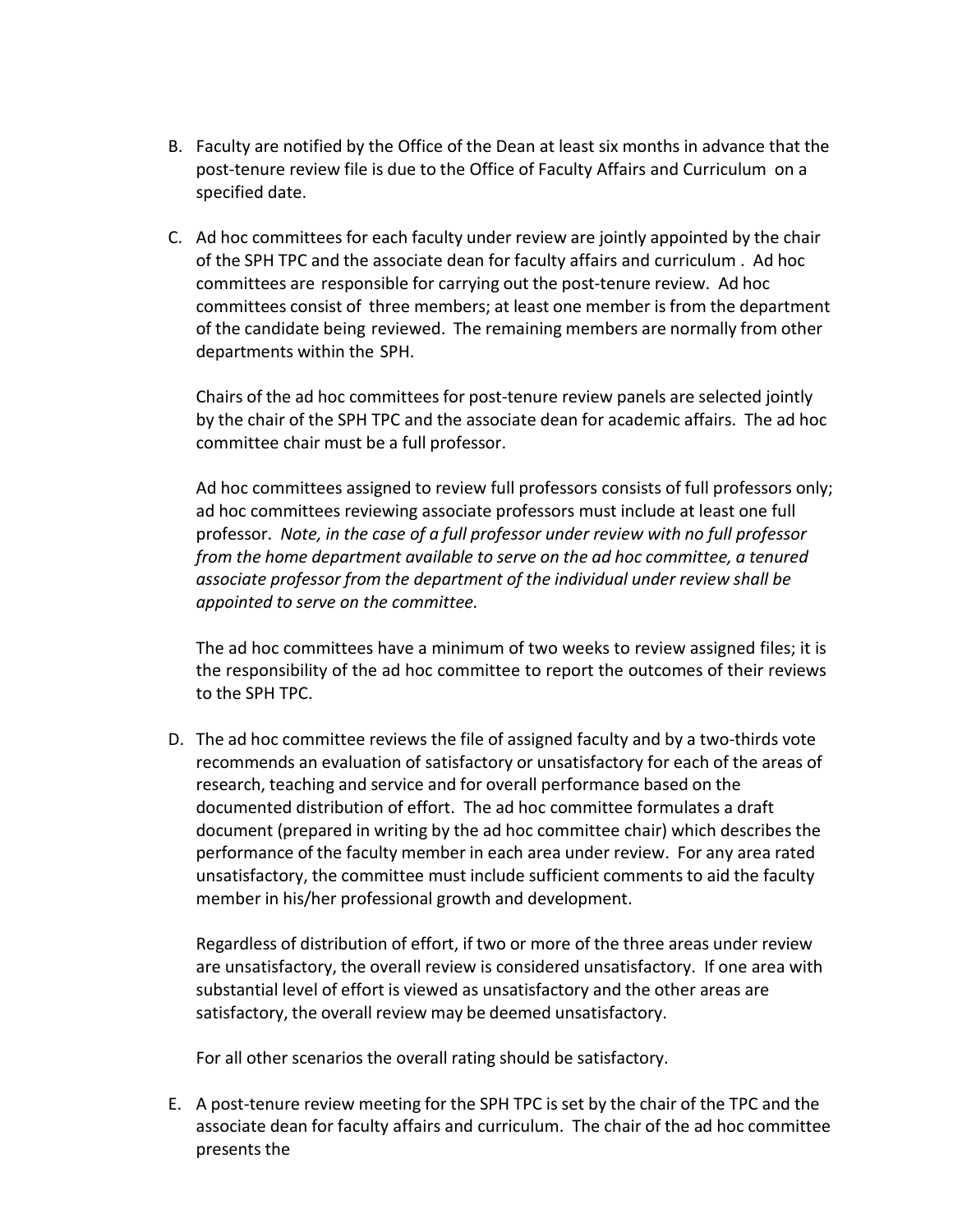draft summary letter to the appropriate membership of the SPH TPC in the form of a detailed summary. After review and commentary by members of the SPH TPC, the summary letter may be revised; revisions are carried out by the ad hoc committee chair. After the summary letter is approved by the SPH TPC, a copy of the letter and post-tenure review file is forwarded by the chair of the SPH TPC to the department chair and to the dean.

- F. The chair, independent of the dean, reviews the summary letter and the post-tenure review file and indicates in writing concurrence or disagreement. The dean reviews the summary letter and the post‐tenure review file and indicates in writing concurrence or disagreement. In the case of disagreement, the dean, department chair, ad hoc committee chair, and chair of the SPH TPC shall discuss areas of disagreement and resolve differences. The dean makes the final decision as to the content of the summary letter.
- G. If the outcome of the post-tenure review is satisfactory, a copy of the document is forwarded to the faculty member and a copy is placed in the faculty's academic personnel file in the office of faculty affairs and curriculum. The process is then complete.
- H. If the outcome of the post-tenure is unsatisfactory, faculty member must follow procedures for completion of a development plan.
	- 1. If the faculty member disagrees with the evaluation or any aspect of the recommendations, he/she may appeal to the local SPH TPC in general or in any particular.
	- 2. The department chair, in consultation with the faculty member, reviews and discusses a development plan for the faculty member. The development plan process requires designation of a unit development committee with at least three faculty members of equal or higher rank. The development plan must (1) specify the steps to be taken to move to a satisfactory review; (2) provide information about how support will be provided for taking those steps; and (3) indicate the time line (generally 1 to 2 years and in no case to exceed 3 years) for meeting the recommended steps in the plan.
	- 3. A copy of the unsatisfactory review and the associated developmental plan are forwarded to the Office of the Provost.
	- 4. At the time of subsequent annual reviews, a follow‐up review which involves an assessment of the progress of the faculty member in meeting the developmental plan is completed by the SPH TPC; the outcome of this review is forwarded to faculty member, to the department chair and to the dean. The dean makes the final determination on progress or lack thereof and whether or not further measures may be necessary. If the plan has been fully completed, the